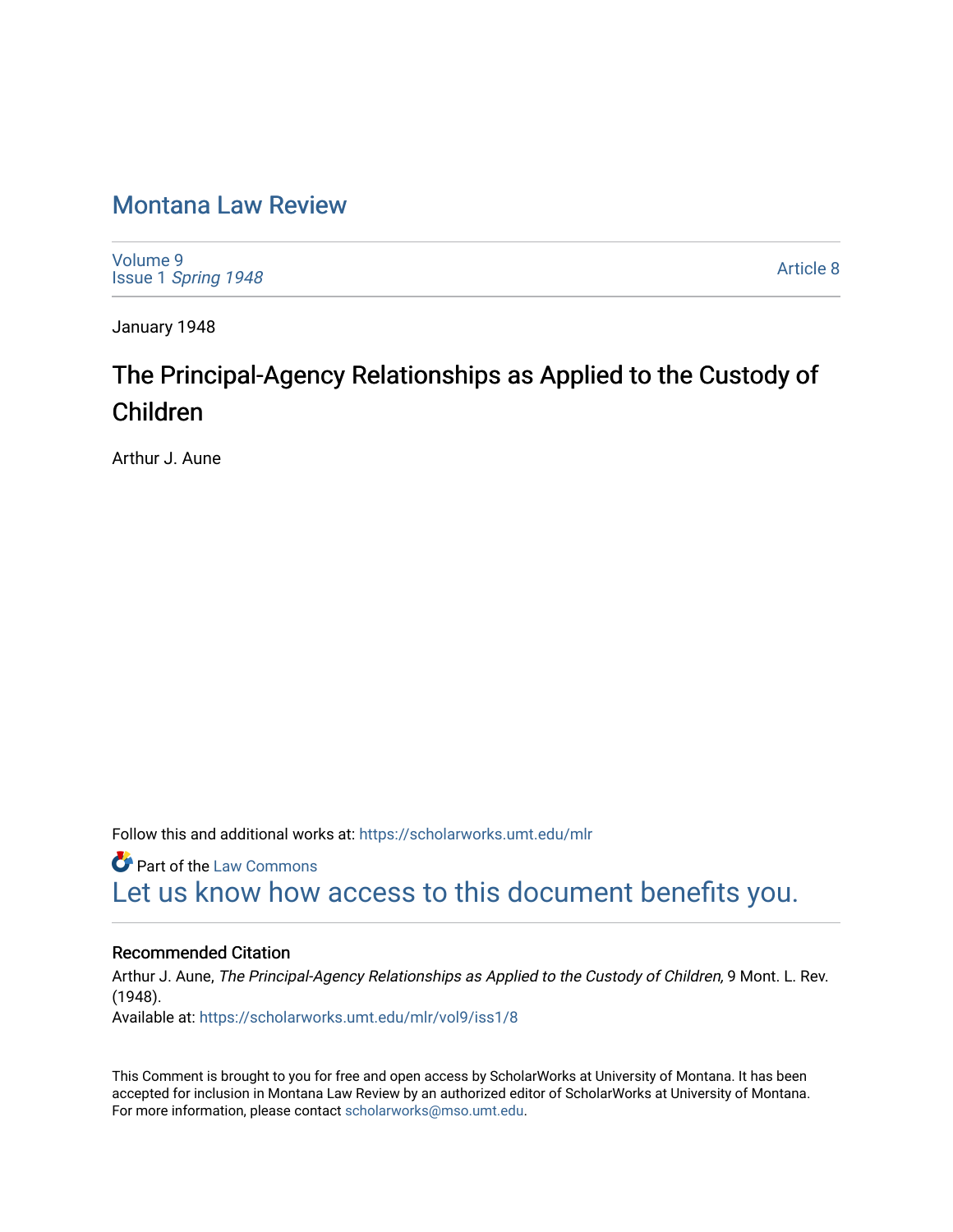# **The Principal-Agency Relationships as Applied to the Custody of Children**

The determination as to which parent shall have the custody of minor children is one of the most difficult problems incident to the legal process of divorce. The court is confronted not only with the possible varying effects of the 'severance of the marital relation but also, **when** petitioned by the parties to the action, must declare the future relationship to exist between the child or children and each parent. When a court must decide the rights of contesting parents to the custody of their minor child should the court, after giving full faith and credit to a prior valid decree given in a sister state, invoke a principal-agent relationship to effect an award of care and control to an interested third party even though finding has been made of no change of circumstances since the first decree?

The Montana Supreme Court was faced with such a problem in the recent case of *Talbot v. Talbot.1* An action for divorce was filed by the petitioner in Washington upon which personal service was gained on the defendant and to which he appeared by counsel. The parties made a property settlement agreement by the terms of which the petitioner was to have care, custody, and control of the minor child. After filing this action, the petitioner took the child to Washington to live with her. Previously the child, during the father's absence in military service and while the petitioner worked in Seattle, had lived in Montana with the maternal grandmother pursuant to an arrangement between the petitioner and her mother. Before the divorce action was heard and after the child had been in Washington for several weeks, the defendant father took the child and brought her to Montana and placed her with his parents. The Washington court subsequently granted an interlocutory decree in favor of the petitioner. This decree found the petitioner to be a fit and proper person to have the control and custody of the child and awarded custody to the petitioner.

Petitioner came to Montana three months later and filed a writ of habeas corpus seeking custody of the minor child from the father and his parents. The defendant answered alleging he is a fit and proper person to have custody of the child and that the petitioner is not a **fit** and suitable person to have custody.

1(1947) **........** Mont **......... , 181** P. **(2d)** 148.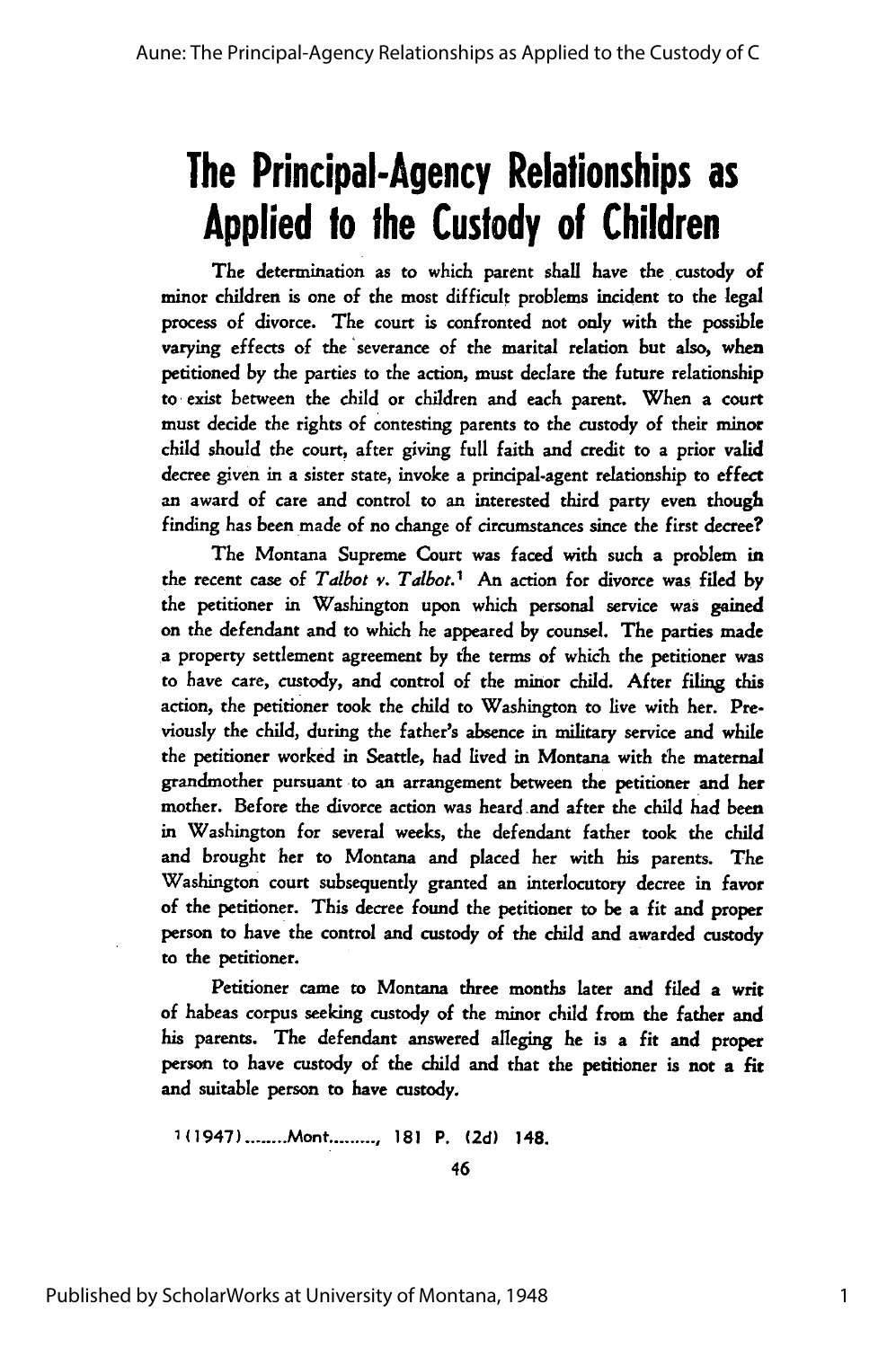#### NOTE AND COMMENT

The lower Montana court made findings of fact and conclusions of law that there was no showing of a change of circumstances or conditions since the Washington decree and that the decree was entitled to **full** faith and credit. The lower court further declared, and the Supreme Court affirmed,

**".. .** that the best interests of the child will best be served **by** granting the prayer of the petitioner and directing that the child be left by her mother in the care of Mrs. Tidwell."<sup>2</sup> (maternal grandmother) .3

Accordingly, the lower court order stated

**"..** . until further order by the said Washington court or **by** this court, the petitioner, Marguerite Jane Talbot, is directed to leave, as she has done in the past, said minor child in the care of Mrs. Charles Tidwell of Ravalli County, Montana. ''4

The defendant, on appeal, attacked such ruling and questions the court's right to take the custody of the child from him and award it to a third person without a showing that he is unfit to have custody. The Supreme Court, in affirming the decision of the lower court, ruled that the argument was fallacious in that

"... .the court did not award the custody of the child to the maternal grandmother. The court simply gave full faith and credit to the Washington decree awarding the custody to the mother and directed that the mother should leave the child with Mrs. Tidwell as her agent."<sup>5</sup>

The Court cites two Montana cases as recognizing that the agency proposition may be used in this connection, *In re Thompson6 and Kelly* **v.** *Kelly.<sup>7</sup>*

The courts of nearly all states have been confronted at one time or another with custody problems raised by parents bringing an action to modify a previous decree of a sister state which awarded custody. The "full faith and credit" clause of the U.S. Constitution<sup>8</sup> has been invoked to generally sustain the prior valid decree made by a court having jurisdiction, awarding custody of the parties' children, as to all matters up

2Supra, note 1 **.........** Mont **.......... p ..........** 181 P. **(2d)** 148, **p.** 150. <sup>3</sup> Note inserted for reader's benefit. <sup>4</sup> Supro, note **I .........** Mont **.......... p ..........** 181 P. **(2d)** 148, **p.** 150. <sup>5</sup>Supra, note 2. **6(1926)** 77 Mont. 466, **251** P. 163. **7(1945) ........** Mont **......... , 157** P. **(2d)** 780. **8U. S. Const.** Art IV, **&1,** providing that full faith and credit shall be given

in each state to the public acts, records, **and** judicial proceedings of every other state.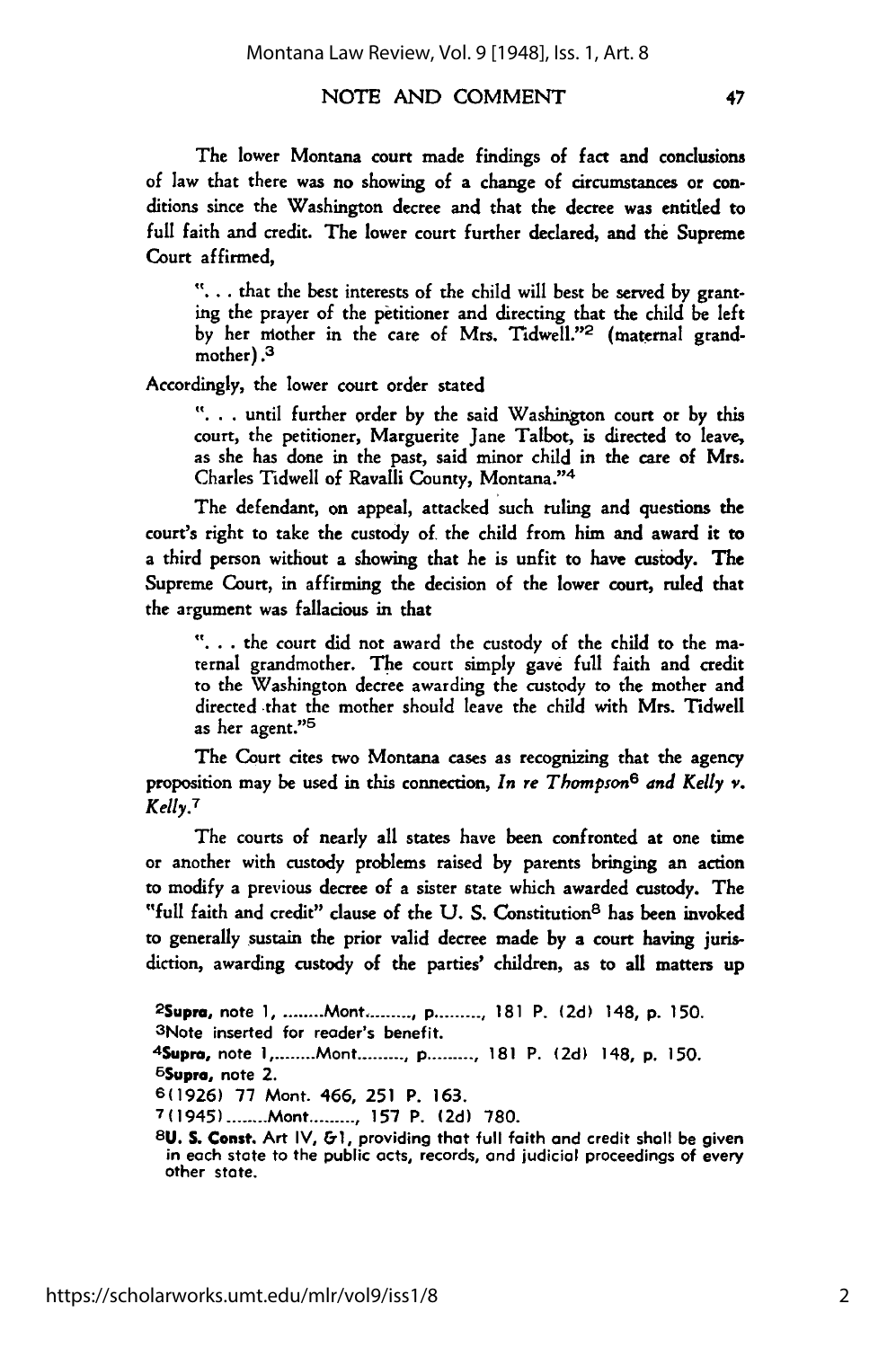MONTANA LAW REVIEW

to the time of the rendition of the decree.<sup>9</sup> The practical importance of such a holding is cut down **by** the generally accepted rule that a finding of change of circumstances is enough to warrant a modification of, or a complete change of, the prior decree.<sup>10</sup>**The** Connecticut Court in an early case<sup>11</sup> recognized the problem when it laconically stated:

"As a finding of changed circumstances is one easily made when a court is so inclined, and plausible grounds therefor can quite generally be found, it follows that the recognition extra-territorially which custody orders receive or can command is liable to be more theoretical than of great practical consequence."

As previously stated, the Montana Court cited two earlier Montana cases as precedents for the agency relationship which the court decreed in the principal case. However, it is believed **by** the writer that each of these cases may be dittinguished from the *Talbot* case on the facts. In the *Thompson* case, 12 the father of the child took him from the family home and transported him to the home of the father's sister and her husband in Red Lodge, Montana. After a period of two years had passed, the child's mother instituted habeas corpus proceedings to regain custody **of** the child, the proceedings being directed against the husband's sister and brother-in-law. The Montana Court, after finding that Mrs. Thompson was not a fit and proper person to have custody, stated,

**"...** At the time that the father placed the child with the Bruckerts, in order that he might have a home and be properly cared for, the father's custody of the child was legal. His arrangement with the Bruckerts' for the care and maintenance of his son was authorized, and their custody and control of the child under such arrangement were lawful. They became, in fact, the agents of the father in caring for the child. When the petitioner made an attempt to take the child from them, as such agents, they were warranted in resisting, and it was competent for the court to permit an investigation into any facts which would have been available to the father if the attempt had been made to take the child **from** him,

9State v. Giroux (1897) 19 Mont. 149, 47 P. 798; State ex rel. Nipp v.<br>District Court (1912) 46 Mont. 425, 128 P. 590, Ann. Cas. 1916 B.<br>256; Delanoy v. Delanoy (1932) 216 Cal. 27, 13 P. (2d) 719, 86 A.L.R. 1321; Miller v. Miller (1926) 200 Iowa 1193, 206 N.W. 262;<br>Griffin v. Griffin (1920) 95 Or. 78, 187 P. 598; Sate v. Rhoades<br>(1902) 29 Wash. 61, 69 P. 389.

1OFoster v. Foster **(1937) 8** Cal. **(2d)** 719, **68** P. **(2d) 719;** McMillan v. McMillan (1945) ........Colo.........., 158 P. (2d) 444; White v. White<br>(1945) 160 Kan. 32, 159 P. (2d) 461; Mylius v. Cargill (1914)<br>19 N. M. 278, 142 P. 918, L.R.A. 1915 B, 154, Ann. Cas. 1916 B, 941; Gaunt v Gaunt (1933) **160** Okl. 195, **16** P. **(2d)** 579.

1 1Morrill v. Morrill **(1910) 83** Conn. 479, 77 A. **1.**

12SUpro, note **6.**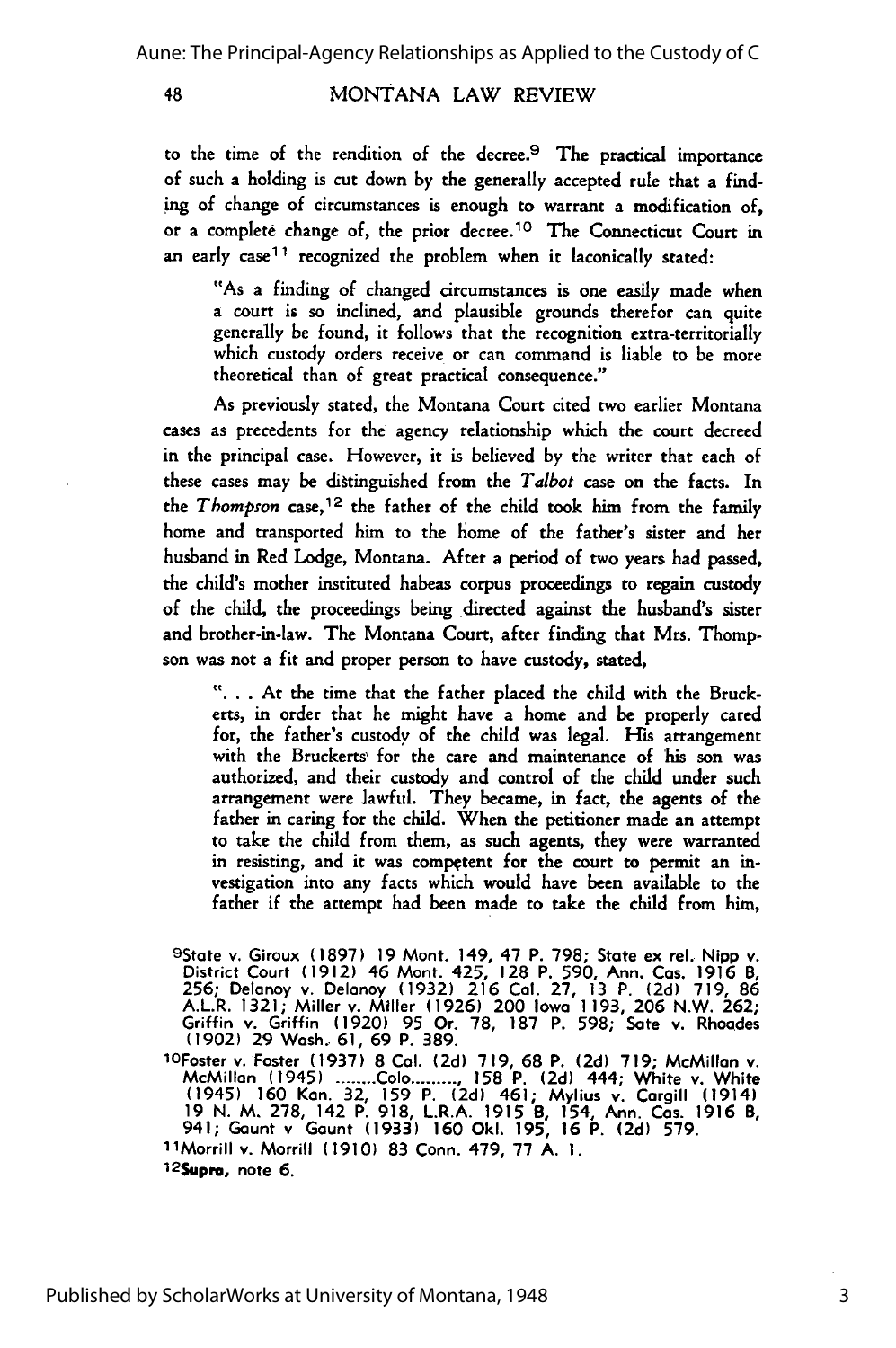#### NOTE AND COMMENT

since, under such circumstances, the contest was in reality one between the petitioner and the father."<sup>13</sup>

The other Montana case relied on by the Court is *Kelly v. Kelly. <sup>14</sup>* The parties' two children were placed by the mother in the care of friends in 1938 at a time when the father was wilfully neglecting to provide for them and the wife. In 1939, the wife secured a divorce, the court awarding her the custody of the two boys. The children remained at the home of the friends **for** the entire time until this action for modification of the divorce decree was commenced by the now re-married father. The Supreme Court in reversing the lower court's modification of the divorce decree stated simply,

**"..** . Although living at the Vavid ranch they were nevertheless in the custody of the mother and the decree recognized her right to such custody... **"15**

Both of the cases cited can be distinguished from the *Talbot* case in the fact that the court is merely giving effect to an agency relationship already voluntarily set up by the parties themselves. In the instant case, from the facts, the voluntary agency was terminated by the action of Mrs. Talbot in taking the child to Seattle from Mrs. Tidwell's care in Ravalli County. The court, in effect, by its decree in the *Talbot* case, is creating an agency for the parties as contrasted with the other two cases where the court merely recognizes an already existing relationship. Under the general rules governing the principal-agent relationship an agency is based either on a contract between the parties<sup>16</sup> or may be implied from the acts or omissions of the principal<sup>17</sup> from which the agency relationship may be inferred. Here there is no showing of a contract between the parties nor is there any act on which to predicate the agency.

The Montana Court says very clearly in its opinion that the Washington decree was valid, the Washington court having jurisdiction of the original action and parties, and, as a result, the lower Montana court was

**13 Supra,** note **6, 77** Mont. 466, p. 475, **251** P. **163, p. 166.**

14 Supra, note **7.**

l 5Supra, note **7- .........** Mont **.......... p .......... 157** P. **(2d) 780, p. 782.**

<sup>1</sup><sup>6</sup> Brand v. Mantor **(1935) 6 Cal. App. (2d) 126,** 44 P **(2d) 390;** Thompson v. Cedar Rapids National Bank (1929) 207 Iowa 786, 223<br>N.W. 517; Dobbs v. Zink (1927) 290 Pa. 243, 138 A. 758; Newell v.<br>Halloran (1926) 68 Utah 407, 250 P. 986.

<sup>17</sup>McMurry v. Pacific Ready-Cut Homes **(1931) 111 Col. App.** 341, **295** P. 542; Chamberlain v. Amalgamated Sugar Company **(1926)** 42 Idaho 604, 247 P. 12; Dobbs v. Zink **(1927) 290** Pa. 243, **138 A. 758;** Ross v. Johnson **(1933) 171** Wash. **658, 19** P. **(2d) 101.**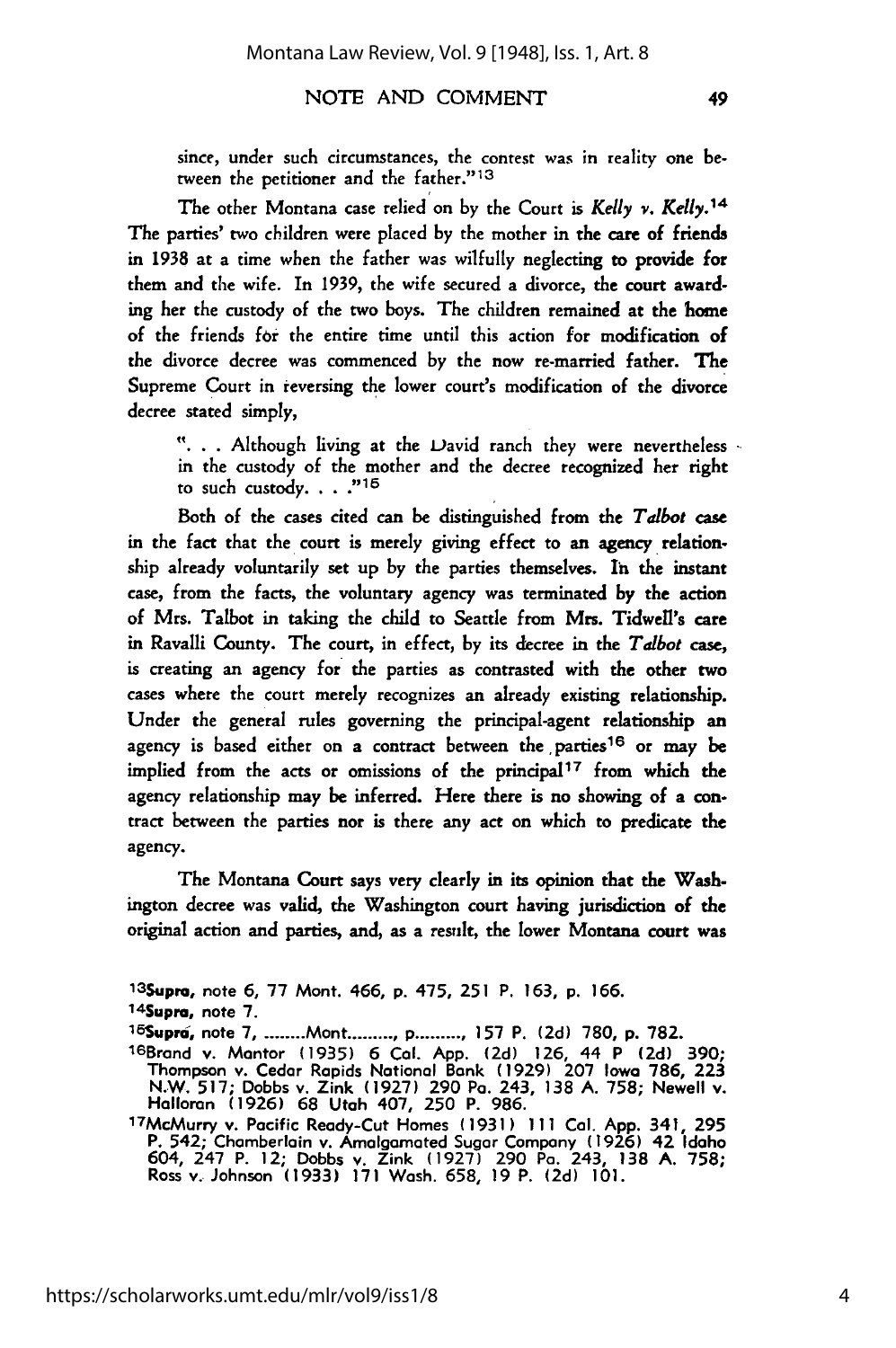#### MONTANA LAW REVIEW

affirmed in its action of giving to the Washington decree "full faith and credit" in Montana. "Full faith and credit" means that such decree will be accorded the same faith and credit it had in the state of its origin.<sup>18</sup> However, the Montana Court, it is submitted, did not give full faith and credit to the Washington decree because the Montana court modified that decree to make it possible that Mrs. Tidwell could act as agent to care for the child. The court has merely rendered lip service to the full faith and credit clause **of** the U. S. Constitution and then re-settled the actual custody, though it is not termed custody by the court, of the child as the court sees fit to best serve the interests of the child involved. Further, the Montana holding can not be sustained on the .ground that the conditions have changed since the rendition of the Washington order.

The court expressly declared as a conclusion of law

**"..** . that there has been no change in the circumstances or conditions of either party since the entry of that decree; **. . ."19**

The clear weight of authority position is that a subsequent change of conditions or circumstances since the declaration of the original decree will warrant a court's action of modification or change.<sup>20</sup>

Most jurisdictions also recognize that it is proper to take custody of children from the parents where the best interests of the child will be subserved, generally upon a showing of unfitness in morals and character of the contesting parties.<sup>21</sup> The "best interests" doctrine is a nebu**lous** thing, to be decided by the lower court **from** the facts as they find them and the resulting decision will not be overthrown on appeal except

18Swift **and** Company v. Weston **(1930)** 88 Mont. 40, **289** P. **1035;** First National Bank v. Terry **(1930) 103 Co. App. 501, 285** P. **336;** Schuler **v.** Ford **(1905)** 10 Idaho **739, 80** P. **219, 109** Am. St. Rep. **233,** 3 Ann. Cos. **336;** Bartholmae Oil Corporation v. Booth (1934) 146 Or. 154, **28** P. **(2d) 1083.**

19Supra, note **1, p. 150.**

- 2ONeorly **all** states hove statutes to allow such modification or have declared such rule. RCM **1935, 45770.**
- 21Stever v. Stever **(1936) 6** Col. **166, 56** P. **(2d) 1229;** Eddlemon v. Eddlemon **(1938) 27** Cal. **App. (2d)** 343, **80** P. **(2d) 1009;** Roche v. Roche (1944) 25 Cal. (2d) 141, **152** P. **(2d** 999; Robertson v. Robertson 1945) **........ Ca. App ..........** 164 P. **(2d) 52;** Fertig v. Fertig **(1927) 218 Ky. 370, 291** S.W. **715;** Campbell **v.** Campbell **(1930) 233** Ky. 423, **25** S.W. **(2d) 1013;** O'Dwyer v. Natal **(1932) 173** La. **1075, 139 S.** 486; Abel v. Ingram (1930) **223** Mo. **App. 1087,** 24 S.W. **(2d)** 1048; Kenworthy v. Kenworthy (1946) **197** Oki. **697,** 174 P. **(2d) 587;** Scharno v. Schorno (1946) **........** Wash **.......... 172** P. (2d) 474.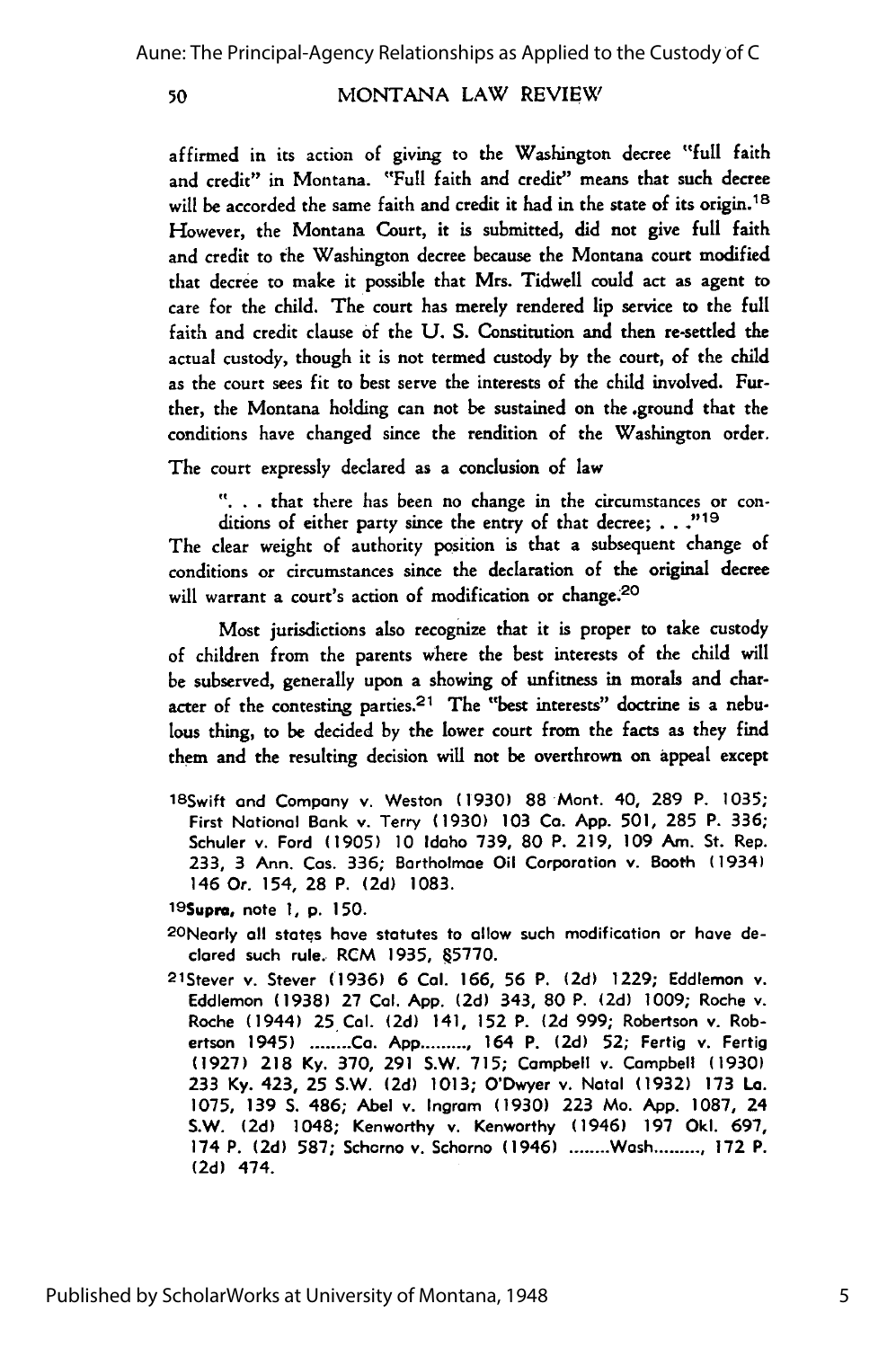#### NOTE **AND COMMENT**

upon a showing of abuse of discretion.<sup>22</sup> Many considerations enter into the "best interests" doctrine: the mental malady of the mother at the time of the divorce;<sup>23</sup> where the evidence shows the husband is temperamentally unfit to rear children or had no definite plan for caring for them;<sup>25</sup> where an award to the wife would practically be an award to the wife's mother because the wife was required to be out of town for long periods of time on business; $26$  where the husband could furnish a proper home and the wife was not prepared to care for the child.<sup>27</sup> These are some of the considerations which courts have specifically mentioned. The Washington Supreme Court in 1935 adopted the following rule, "The question of custody is to be determined chiefly by what is best for the child's welfare, and each case must be **jvdged** by its own facts." <sup>28</sup>

Even though the Montana Court's holding seemingly can be assailed since, as shown, it did not give "full faith and credit" to the Washington decree and, as a result, the court is forced to adopt a doubtful agency basis to effectuate justice, the court's decision can be commended when considered from other standpoints. The parties to the original action in Washington, the innocent child, and the capable and fit grandmother were all, for the first time, before the court in Montana, even though not as necessary parties to the action. The court found

**"...** that the child by her actions and words in open court demonstrated her strong and unusual affection for her maternal grandmother and constantly sought her company in preference to all others; that Mrs. Charles Tidwell is a well-qualified and fit and proper person to care for the child as she has done in the past and expressed her willingness to care for her."29

<sup>22</sup> Damm v. Domm **(1928) 82** Mont. **239, 266** P. 410; **Van** der **Vliet** v. **Van** der Vliet **(1927)** 200 Cal. **72,** 254 P. 945; Barrett v. Barret **(1930)** 210 **Col. 559, 292** P. **622;** Miller v. Miller **(1926) 79** Colo. **608,** 247 P. **567;** Kirkpatrick v. Kirkpatrick **(1932) 52** Idaho **27, 10.** P. **(2d) 1057;** Peterson v. Peterson **(1931)** 164 Wash. **573, 3** P. **(2d) 1007;** Walker v. Walker **(1930) 109** W. **Va. 662, 155 S.E. 903.**

<sup>23</sup> Gardner v. Gardner **(1927) 239** Mich **309,** 214 N.W. **133.**

2 4Fannett **v.** Tompkins **(1932) ........** Tex. **Civ. App ......... ,** 49 S.W. **(2d) 895.**

<sup>2</sup> 9Supra, note **1.**

<sup>25</sup> Suder v. Suder **(1932)** 112 W. Va. 664, **166 S.E. 385.**

<sup>26</sup> Hofmann v. Hofmann **(1928)** 224 **App.** Div. **28, 229 N.** Y. **S.** 489.

<sup>27</sup> Ferguson v. Ferguson **(1925) .......- Mo. App .......... 279** S.W. **189.**

<sup>28</sup> Pressey v. Pressey **(1935)** 184 (Wash. **191, 50** P. **(2d) 891.**